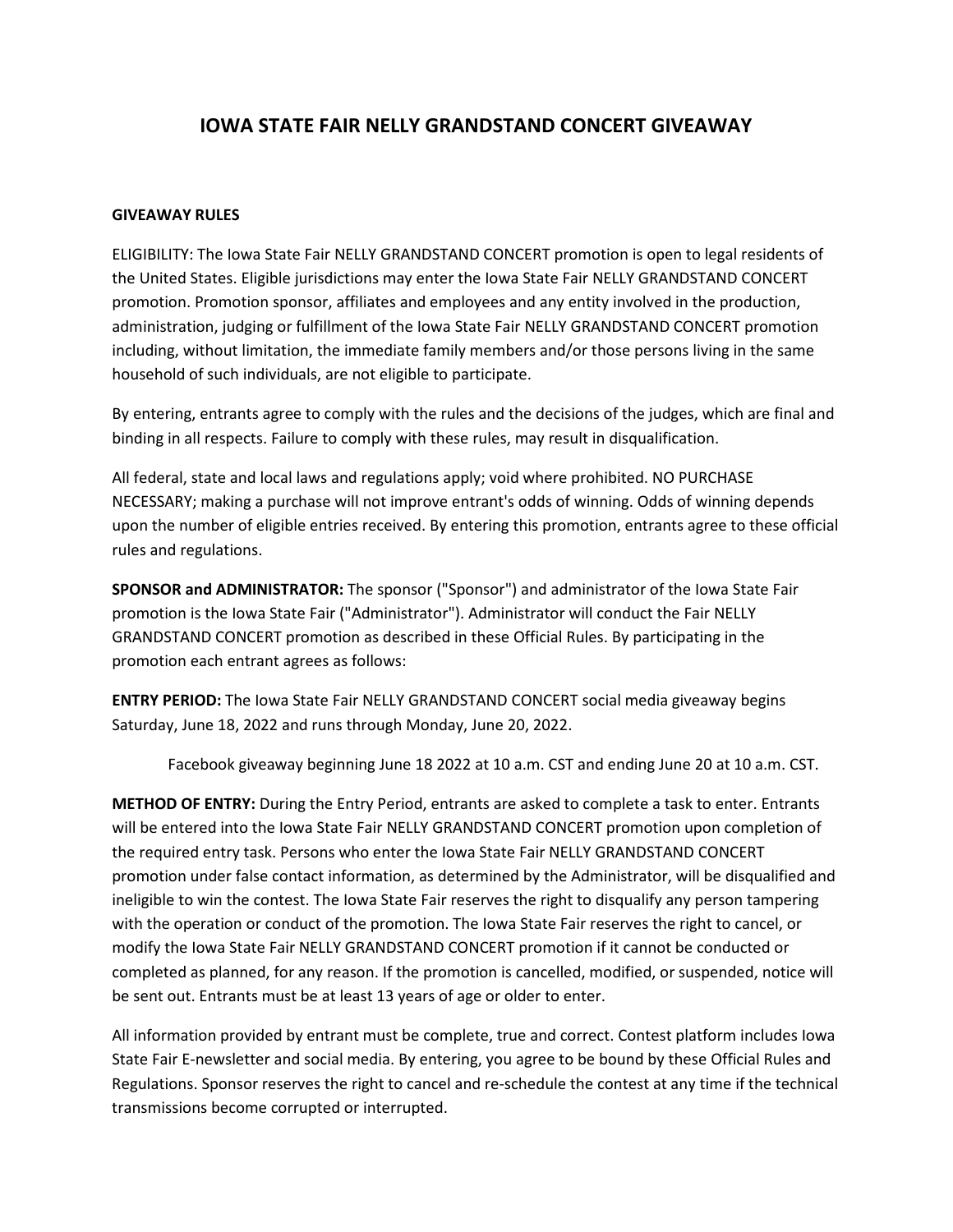Alternate means of entry - email your first name, last name and phone number along with the word **NELLY GRANDSTAND CONCERT** to isfmarketing@gmail.com.

**PRIZES:** Each winner will each be awarded 2 NELLY (\$40 value each) tickets, based on entry on social media. Lost or stolen prizes will not be replaced. An alternate prize is not available.

All taxes and any other incidental expenses on prizes are the sole responsibility of the winner.

**SELECTION OF WINNERS:** One (1) winner per platform will be chosen once the entry period is complete per contest entries for Nelly concert. Winners are chosen at random among all eligible entries received. The Administrator's decisions and interpretations on all matters relating to contest giveaway and these Official Rules are final and binding in all respects.

The Administrator reserves the right to disqualify any participant or winner. Potential winner will be notified via messaging on the social channel. Winner must meet all eligibility requirements. Return of a prize or inability of the Iowa State Fair to contact a potential winner within forty-eight (48) hours of selection may result in disqualification of such potential winner, and an alternate winner may be selected by random drawing. In the event a winner declines a prize, the Iowa State Fair may, at its discretion, select an alternate winner by random drawing.

**PUBLICITY, PRIVACY & PRIZE NOTIFICATION:** By submitting an entry, entrant grants worldwide, royaltyfree permission to use his/her name, character, photograph, video, voice, and likeness in connection with the promotion of this and other promotions of the like. Entrants waive any and all claims and/or rights to receive any royalties or other compensation for the use thereof, unless prohibited by law.

**GENERAL:** The Iowa State Fair NELLY GRANDSTAND CONCERT promotion is void where prohibited by law and is governed by the laws of the United States of America. The submission of an entry is the responsibility of the entrant. All submitted entries become the property of Administrator and will not be acknowledged or returned. Only eligible entries received within Entry Period will be included in the prize drawings. The Iowa State Fair NELLY GRANDSTAND CONCERT promotion Sponsor is not responsible for late, lost, delayed, unclear, incomplete, misdirected or ineligible entries, which will be disqualified, or for technical, hardware, software or telephone malfunctions of any kind, lost or unavailable network connections, or failed, incorrect, incomplete, inaccurate, or delayed electronic communications caused by the sender, or by any of the equipment or programming associated with or utilized in the Iowa State Fair NELLY GRANDSTAND CONCERT promotion which may limit the ability to participate, or by any human error that may occur in the processing of the entries in the Iowa State Fair promotion. Any person attempting to defraud the Iowa State Fair or in any way tamper with, damage or undermine the operation of the contest giveaway promotion will be disqualified and may be subject to civil and/or criminal prosecution.

**LIMITATION OF LIABILITY:** Entrants agree to hold harmless the Iowa State Fair NELLY GRANDSTAND CONCERT promotion. By participating in the sweepstakes, you agree to release the Iowa State Fair and its affiliates, subsidiaries, employees, directors, officers, staff, and agents from any and all liability, claims or actions of any kind whatsoever for injuries, damages or losses to persons and property which